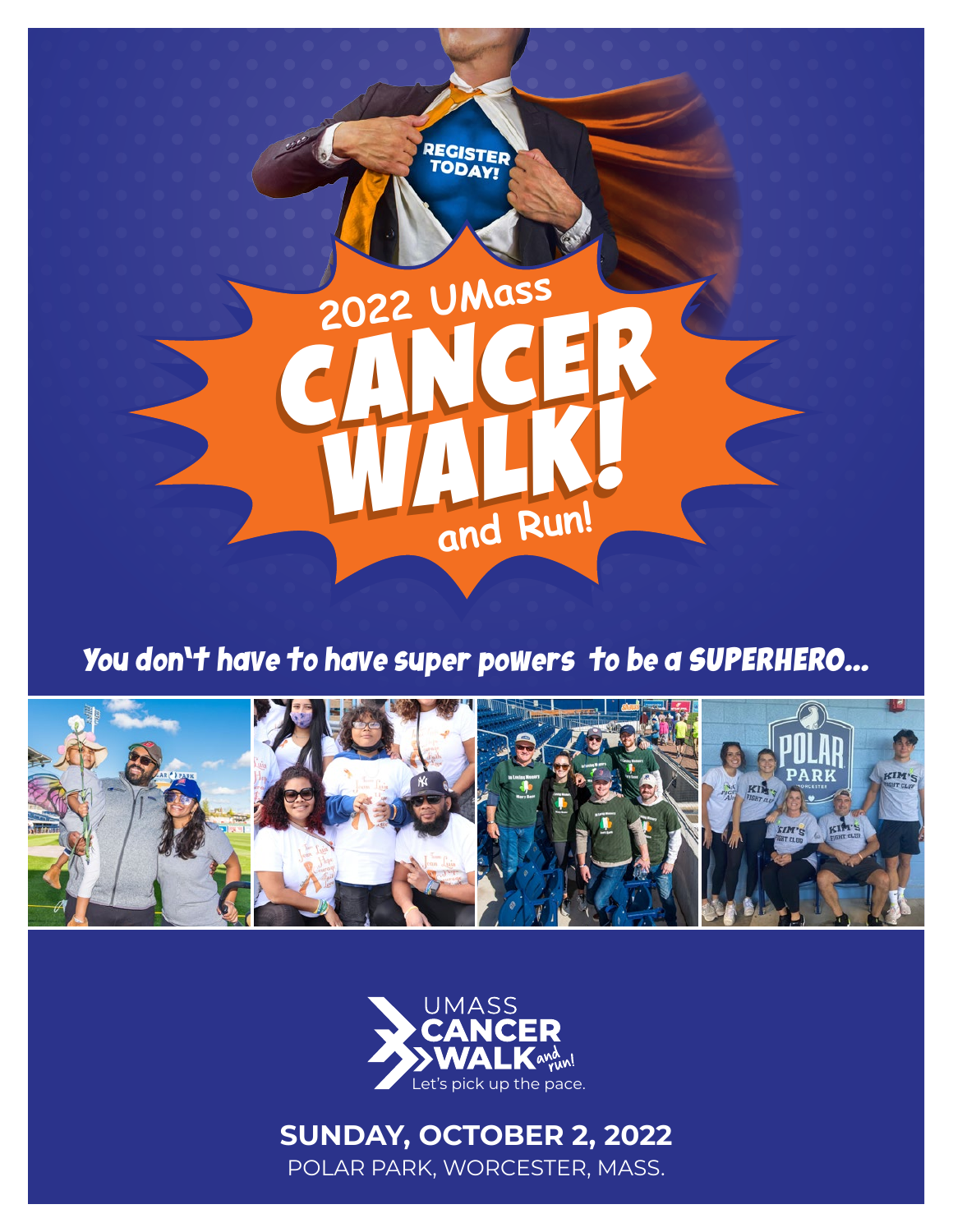## **Your support goes straight to work**

There's something that sets the UMass Cancer Walk and Run apart: 100 percent of the money your team raises supports adult and pediatric cancer research and care and clinical trials of potentially lifesaving therapies taking place right here in Central Massachusetts.

## Your fundraising makes a difference.

- Clinical researchers at the UMass Cancer Center are actively engaged in cutting-edge clinical research trials, both at the local and national levels, to evaluate new chemotherapy treatment options for a variety of cancers, improve surgical procedures for quality and outcomes improvement, and identify novel markers for diagnostic and prognostic predictors of outcome.
- Patient enrollment in clinical trials has increased by nearly 500 percent. Participation not only benefits patients who can now take advantage of the newest medical research and discoveries… it also provides valuable findings for further research and refinement.
- Multiple clinical trials are underway in Worcester and may include:
	- Advanced Cancers
	- Appendix
	- Biliary/
	- Cholangiocarcinoma • Bone Marrow/ Stem
	- Cell Transplants
	- Brain
	- Breast
	- Bladder
	- Cervical
	- Childhood Cancers
- Colorectal Cancers
- Endometrial
- 
- Head and Neck
- 
- Leukemia
- 
- Lung
- Lymphoma
- Melanoma
- Multiple Myeloma
- Myelodysplastic Syndromes
- Myleoproliferative Neoplasms
- OB/GYN
- Ovarian
- Pancreatic
- Prostate
- Uterine

**UMASS CANCER** 

**WALK** AVAN SUNDAY, OCTOBER 2, 2022 Let's pick up the pace. POLAR PARK, WORCESTER, MASS.

- Esophageal
- 
- Kidney
- 
- Liver
-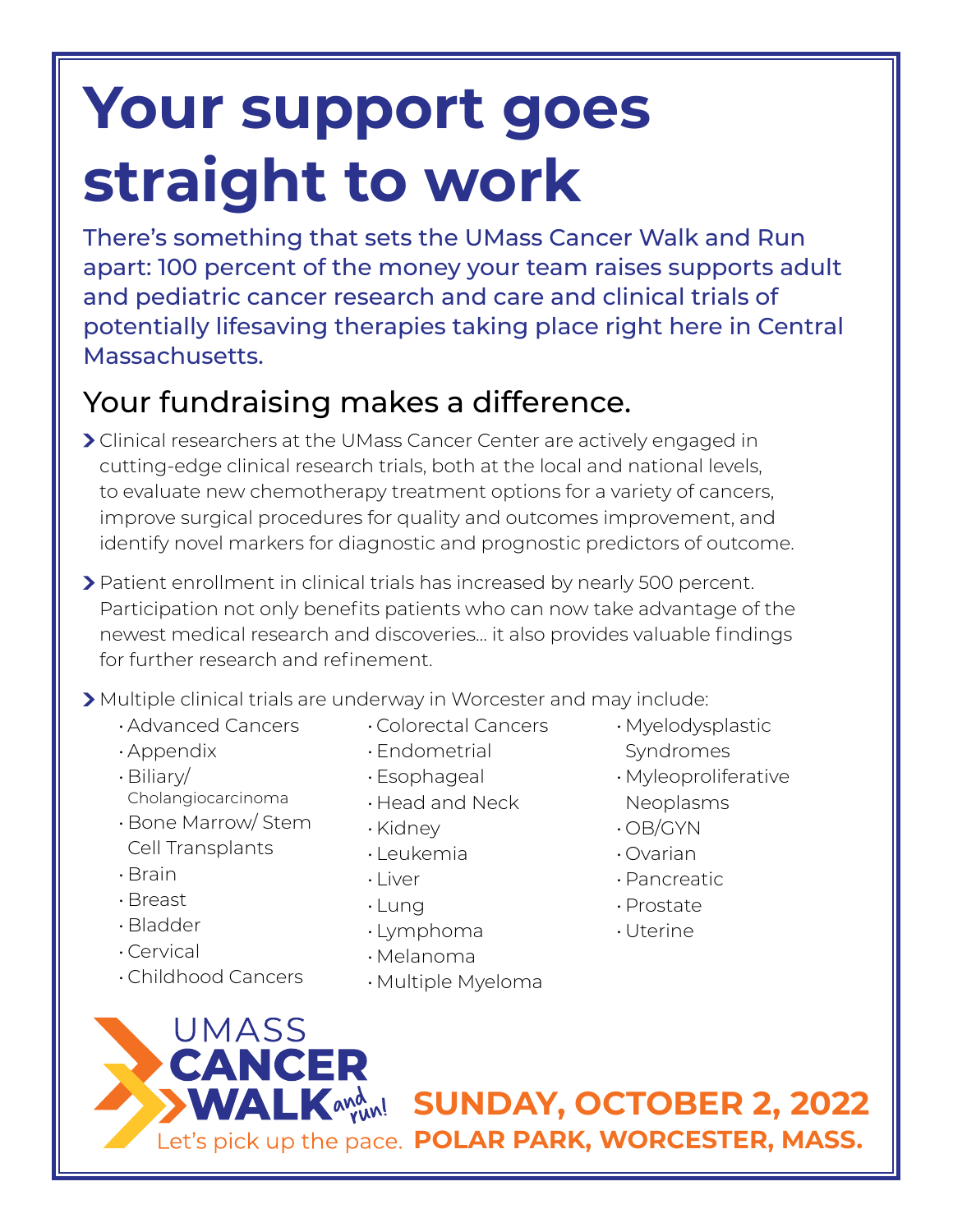### **Thank you for taking a lead role in the fight against cancer!**

In becoming a Team Leader for the UMass Cancer Walk and Run, you are leading by example. When you signed on to be a Team Leader for the UMass Cancer Walk and Run, you became a crusader for those fighting this terrible disease. Your commitment to support this event makes you a vital partner to the researchers and physician-scientists at our UMass Cancer Center—because your efforts enable them to focus on critical research, including clinical trials, that have the potential to change the lives of those with cancer.

In other words, you are helping us to develop the best state-of-the-art therapies, as well as to discover new treatments and deliver them to patients. And in doing so, you are providing hope to those who need it most.

We are extremely grateful for your efforts and we thank you, from the bottom of our hearts, for your support.

With gratitude,

#### **Jonathan Gerber, MD**

Medical Director, UMass Cancer Center Chief, Division of Hematology-Oncology Associate Professor of Medicine *Eleanor Eustis Farrington Chair in Cancer Research Joy McCann Professor for Women in Medicine*

#### **Michael Green, MD, PhD**

Director, UMass Cancer Center Professor and Chair, Department of Molecular, Cell and Cancer Biology *Lambi and Sarah Adams Chair in Genetic Research*

#### **Jennifer Reidy, MD**

Chief, Division of Palliative Care Associate Professor of Family Medicine & Community Health

#### **Jason Shohet, MD, PhD**

Chief, Division of Pediatric Hematology/Oncology Associate Professor of Pediatrics *Ali and John Pierce Chair of Pediatric Hematology/Oncology*



Jonathan M. Gerber, MD Medical Director, UMass Cancer Center

"These vital funds support our Cancer Center, which is involved in cancer research, prevention, education, and training our next generation of researchers."

Michael Green, MD, PhD Director, UMass Cancer Center "We are honored to use our Cancer Walk proceeds to fund the UMass Palliative Medicine Fellowship, which trains physicians as palliative care specialists. These physicians work alongside oncologists to treat pain and other symptoms so patients can successfully receive cancer treatment, and provide emotional and practical support every step of the way."

Jennifer A. Reidy, MD Chief, Division of Palliative Care

**3**

"These essential funds from the Cancer Walk help us enroll children in nationwide clinical trials and run additional patient centered trials and research here at UMass Chan Medical School. This in turn, helps ensure that we are providing the best chance of cure to all children in central Massachusetts fighting pediatric cancer."

Jason M. Shohet, MD, PhD Chief, Division of Pediatric Hematology/Oncology



Jonathan Gerber, MD



Michael Green, MD, PhD



Jennifer Reidy, MD



Jason Shohet, MD, PhD

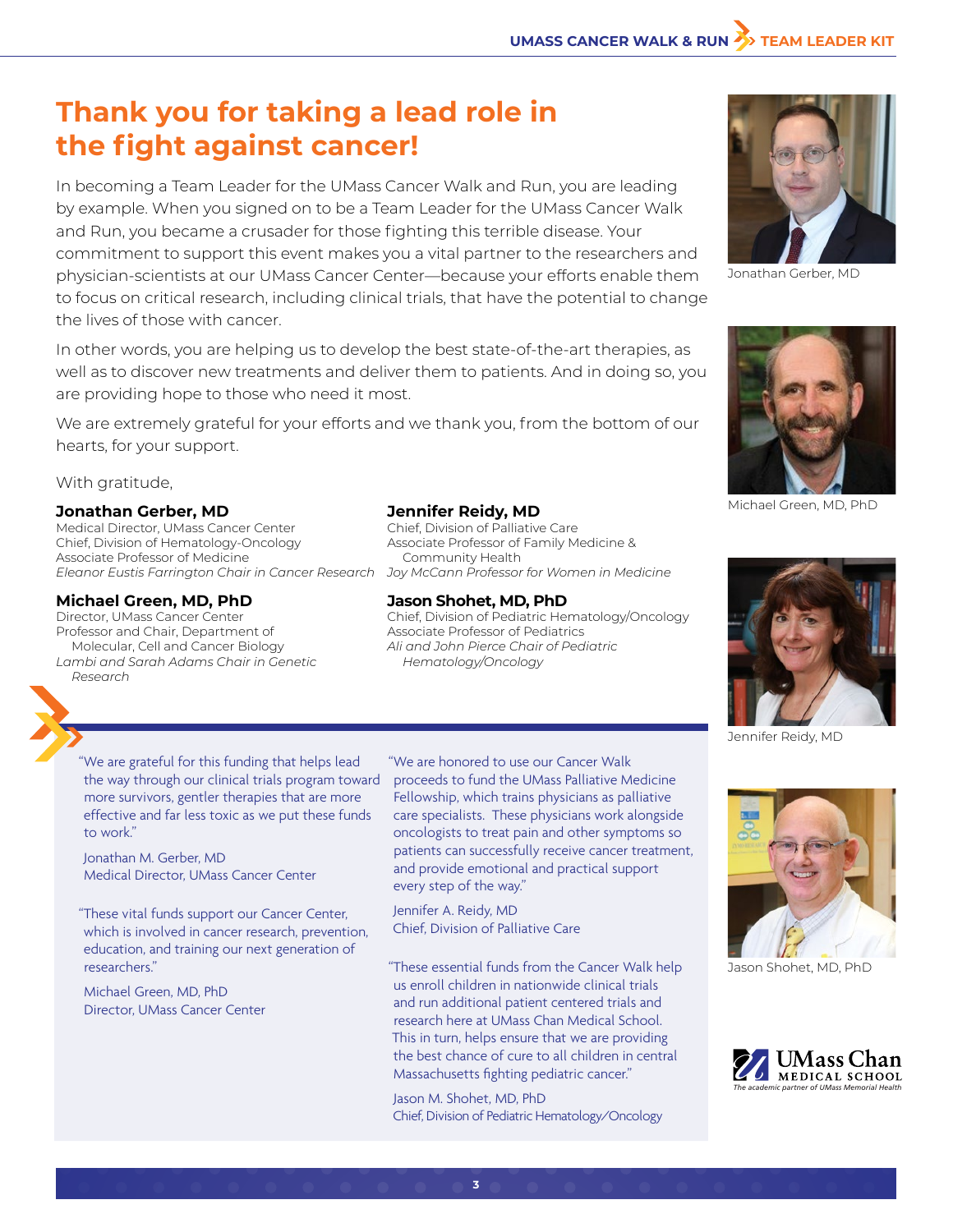# **Take your first steps**

REGISTER. SPREAD THE WORD. RECRUIT TEAMMATES TO RAISE MONEY.



## **REGISTER YOUR TEAM**

- > Visit our [Registration Page](https://support.umasscancerwalk.org/event/2022-umass-cancer-walk-and-run/e385001)
- > Follow the prompts to create your team page.

## **TELL YOUR STORY**

Personal stories—in words and pictures— are compelling. Share yours, or the story of the important person who inspires you to raise money. Include it on your fundraising page with a photo or two.

## **SHARE YOUR FUNDRAISING PAGE**

Use social media and email to share your page with your friends, family and co-workers. When you share your page:

- **>** Describe your passion for participating in this event and your goal. Make it personal: funny, serious or whatever feels right for you.
- **>** Suggest a specific level of giving. Ask if they would be "willing to give a gift of \$25 or \$50." If you think someone is able to give more, ask for more.
- Invite them to join your team as a fundraising walker/runner.
- > Explain that 100 percent of the event proceeds go directly to the UMass Cancer Center.

## **SHOW YOUR GRATITUDE**

- > Thank your supporters for making donations. Do so by phone, email or social media. You can't thank someone too much.
- > Cheer on your team. Call out their successes and praise their efforts one-on-one or through social media.

**4**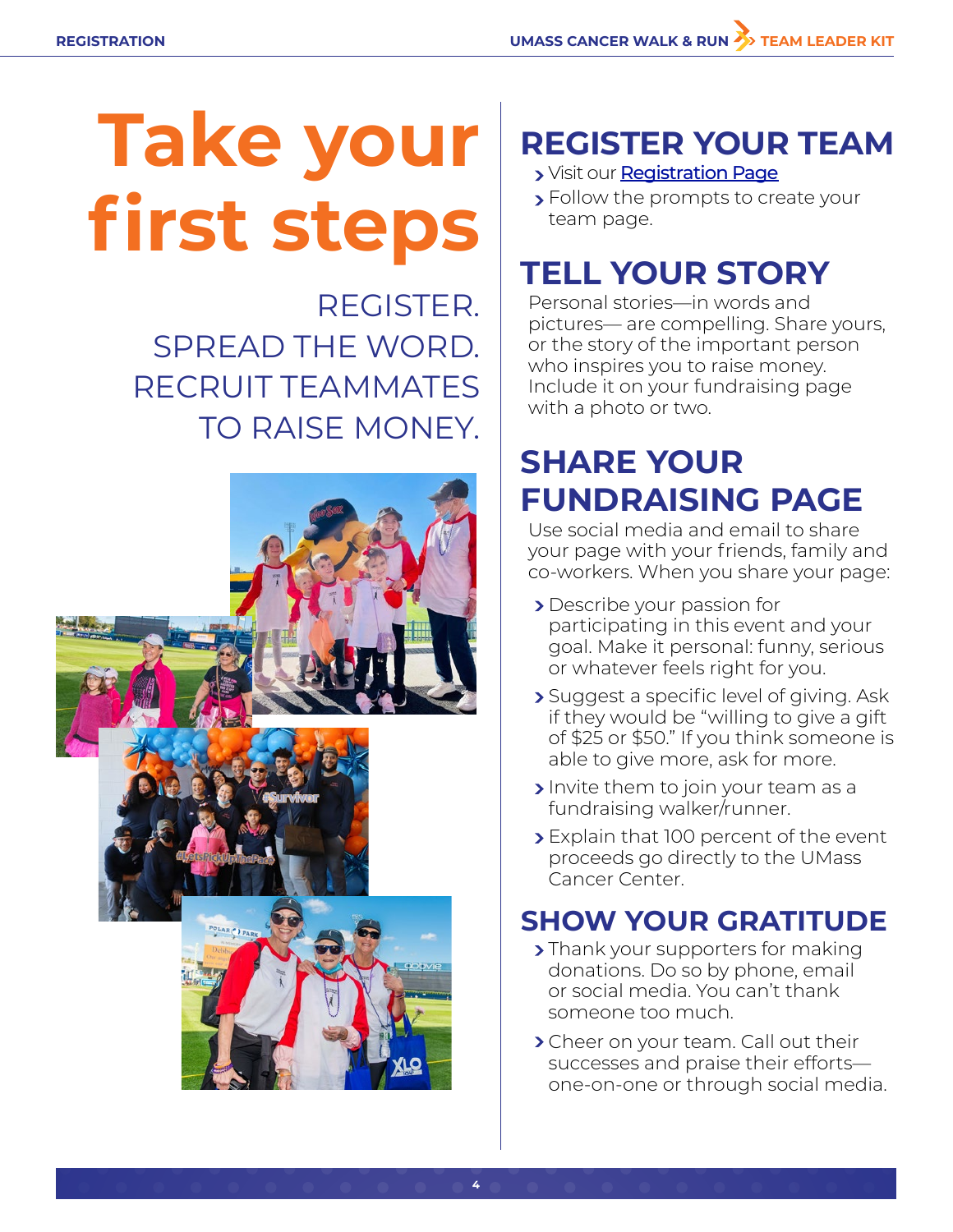## **Set your goal, reach your goal, exceed your goal.**

USE OUR FUNDRAISING IDEAS TO BOOST YOUR TEAM'S SUPPORT OF THE WAI K.

Your team will raise money one step at a time. When you and your team maintain a steady fundraising pace, the smallest contributions add up in a big way. Check out these proven fundraising ideas and get creative with your own.

## **How to raise \$500 in one week**

\$50 > Sponsor yourself

- Ask four family members to sponsor you for \$25 each \$100
	- Ask five co-workers to contribute \$15 each \$75
	- Ask five friends to contribute \$15 each \$75
	- Ask five neighbors to sponsor you for \$15 each \$75
	- $\$50$   $>$  Ask your boss for a company contribution of  $\$50$
	- $$75$  Ask three of your favorite businesses for a donation of \$25 each

**5**

**=\$500**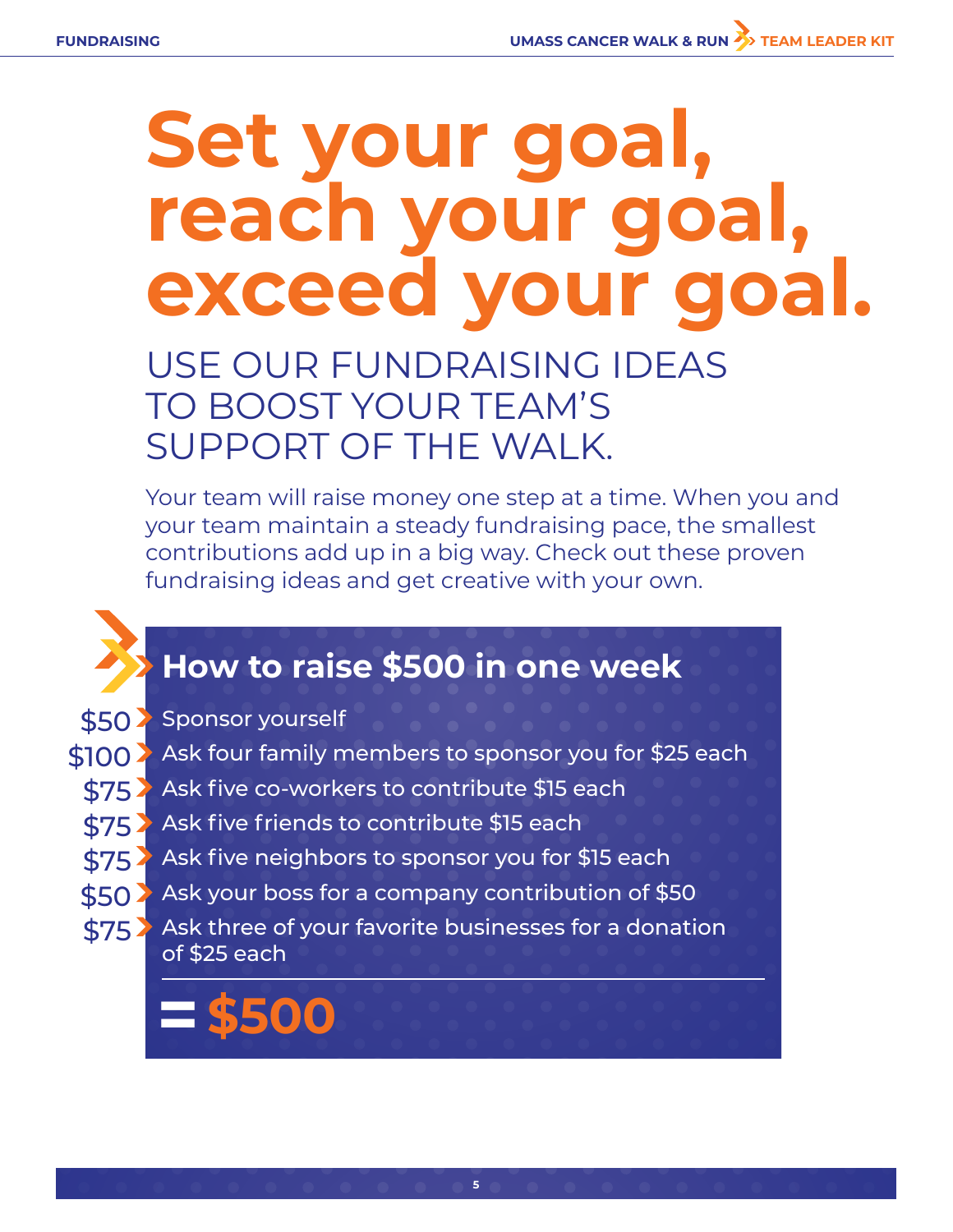## **IDEAS FOR TEAMS**

#### Make it hairy. Or not.

Take a cue from our local sports heroes and grow fancy facial hair to raise money. Or, shave your heads. Perhaps do both!

#### Beautify the neighborhood.

Imagine your neighbors' surprise when they wake up to find a plastic pink flamingo—or an entire flock—on their lawn. Affix a message stating that they'll "fly away" with a suggested donation. (You can suggest a higher donation to send them to someone else's lawn, and an even higher "insurance" donation to keep them from coming back.)

#### Save the dates.

Use important dates as incentive for donations. If you're walking in honor of someone who was born on the 11th of the month, then solicit \$11 donations on the 11th. Or if he or she is having surgery or treatment on the 8th, ask friends to donate \$8 on the 8th.

#### Have a party!

Plan a team-themed Zoom or Facebook Live event. Offer games like trivia or bingo for an admission fee. Raffle off prizes to generate contributions.

#### Go 50/50.

A 50/50 raffle is super-easy because you don't have to source prizes (and everyone likes to win money). Sell raffle tickets with 50 percent of total sales going to the winner and 50 percent going to your team. You can conduct the raffle online or over the course of a few weeks.

#### Sell out.

Have an online sale with all proceeds going to your team. Ask friends and family to donate items or ask representatives for brands like

LuLaRoe or Tupperware to host a party with a portion of the proceeds donated to the event. Advertise on local websites and/or community Facebook groups.

#### Ask businesses to step up.

Businesspeople recognize the value in supporting worthy causes. Some ideas:

- Request a one-time donation.
- Ask local merchants to donate a percentage of sales on a particular day to the walk.
- Solicit gift cards or products/services to raffle off.

#### Conduct a sports event or tournament.

Host a virtual sports watch party; set up your own or use ESPN. Create a pool or squares for donations and get selling!

#### Put social media to work.

Ask your company or supporters to donate \$1 for every Facebook "like" a post receives during a certain period of time. Make sure your team members spread the word and ask their contacts to visit and "like" the posts, too. You'll build online traffic for your partner and donations for your team.

#### Use your skills.

Host a virtual event and ask for donations to participate. Teach (or ask a friend to teach) a paint party, cooking class, workout session or music lesson.

*Continued on next page.*



#### **We're happy to help you promote your event!**

If your fundraiser involves the general public, contact us and we'll do our part to spread the word through our social media channels. Contact us: cancerwalk@umassmed.edu.

**6**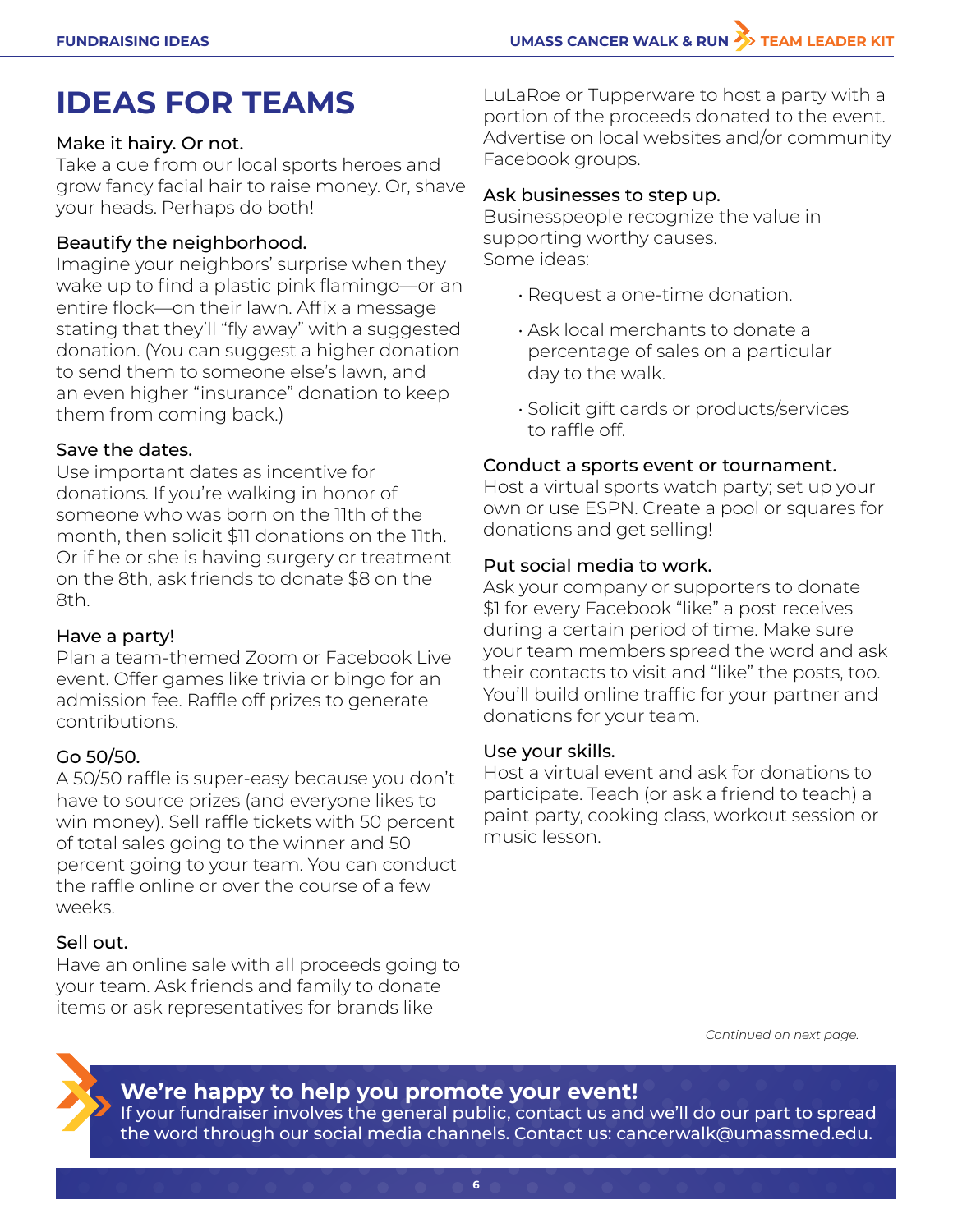

### **IDEAS FOR THE WORKPLACE**

#### Crack the dress code.

On "Dress Down Day," co-workers donate \$5 or \$10 for the privilege of wearing jeans to work. (Higher-ups have to donate more!) If the office is already denim-friendly, consider "Hat Day." If your group is working remotely, suggest a theme for the next team Zoom meeting.

#### Ask for a match.

Many employers offer Matching Gift programs that double employee donations. Check with your HR department.

### **IDEAS FOR INDIVIDUALS**

#### Make the first move.

Sponsor yourself with a donation of \$25 or more. (Wasn't that easy?)

#### Ask everyone. Network.

Tell family, neighbors and friends about the



## **SUNDAY, OCTOBER 2, 2022 Polar Park, Worcester, Mass.**

**7**

walk, why you're fundraising and where the money goes. You may be surprised by how many people are willing to help.

#### Go rugged.

Wachusett Mountain is right in our backyard and it offers a prime fundraising opportunity. Solicit "Sawbucks for the Summit"—\$10 donations (or more) for hiking to the top.

#### Walk this way.

Ask for "money-for-miles" donations of a set amount for every training mile you walk or run.

#### Come heavy.

Strap on a backpack for the walk and solicit "buck-a-pound" donations.

#### Rock the nickel back.

Redeem deposit bottles and cans and donate the cash to the walk. Collect bottles and cans in your office and from your neighbors. Those nickels add up faster than you might think!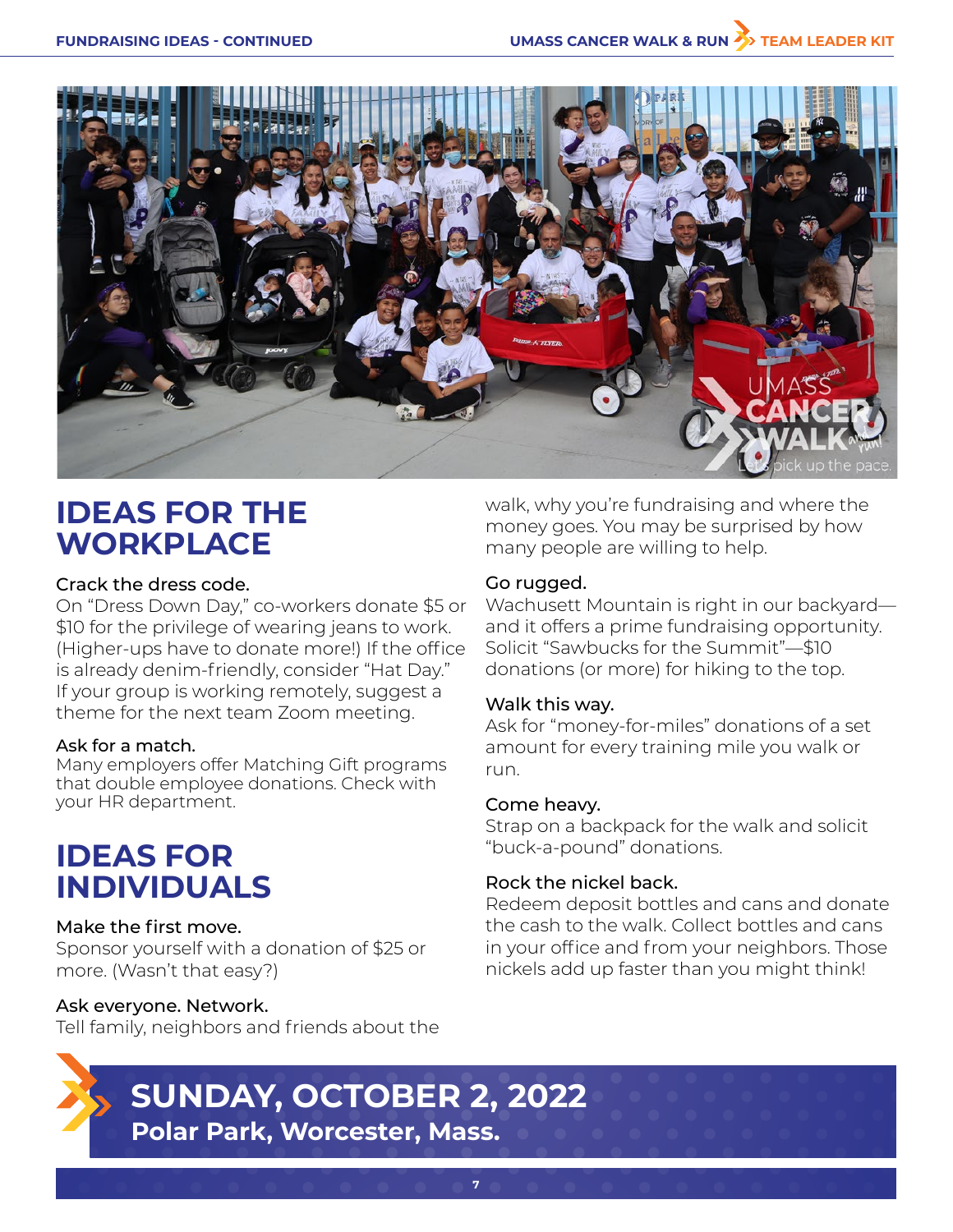## **2022 STEERING COMMITTEE**

We're pleased to introduce you to our volunteer steering committee. With their help, we are reaching new heights for sponsorships, fundraising and community outreach.

#### **COMMITTEE MEMBERS**

**Nicholas Adamopoulos** Lake Shore Legal, LLC

**Kevin Bochicchio** Bristol Myers Squibb

**Jayme Burdett** Bay State Savings Bank

**Richard Carr** Carr Financial Group

**Kara Crosson**

**Liz Estabrooks**

**Steve Gillis** Cumulus Media **Shana Hazen** Rockland Trust Company

**Caitlin Morris**

**Sarah Rizk** Absolute Group of Companies

**Adam Webster** UMass Chan Medical School

**Greg Wolf** UMass Chan Medical School

**Jennifer Wood** WPI

"There are few fundraising events that exist today that can boast involvement from across our entire community. The UMass Cancer Walk and Run is one of them. Why? Because cancer does not discriminate. Almost everyone will be affected by the disease at some point in their lives. This event allows us all to work together for a truly noble cause: curing cancer."

> *–Richard Carr Former Committee Chair*

> > Have questions or want to help? Contact us! [cancerwalk@umassmed.edu](mailto:cancerwalk%40umassmed.edu?subject=)

> > > **8**